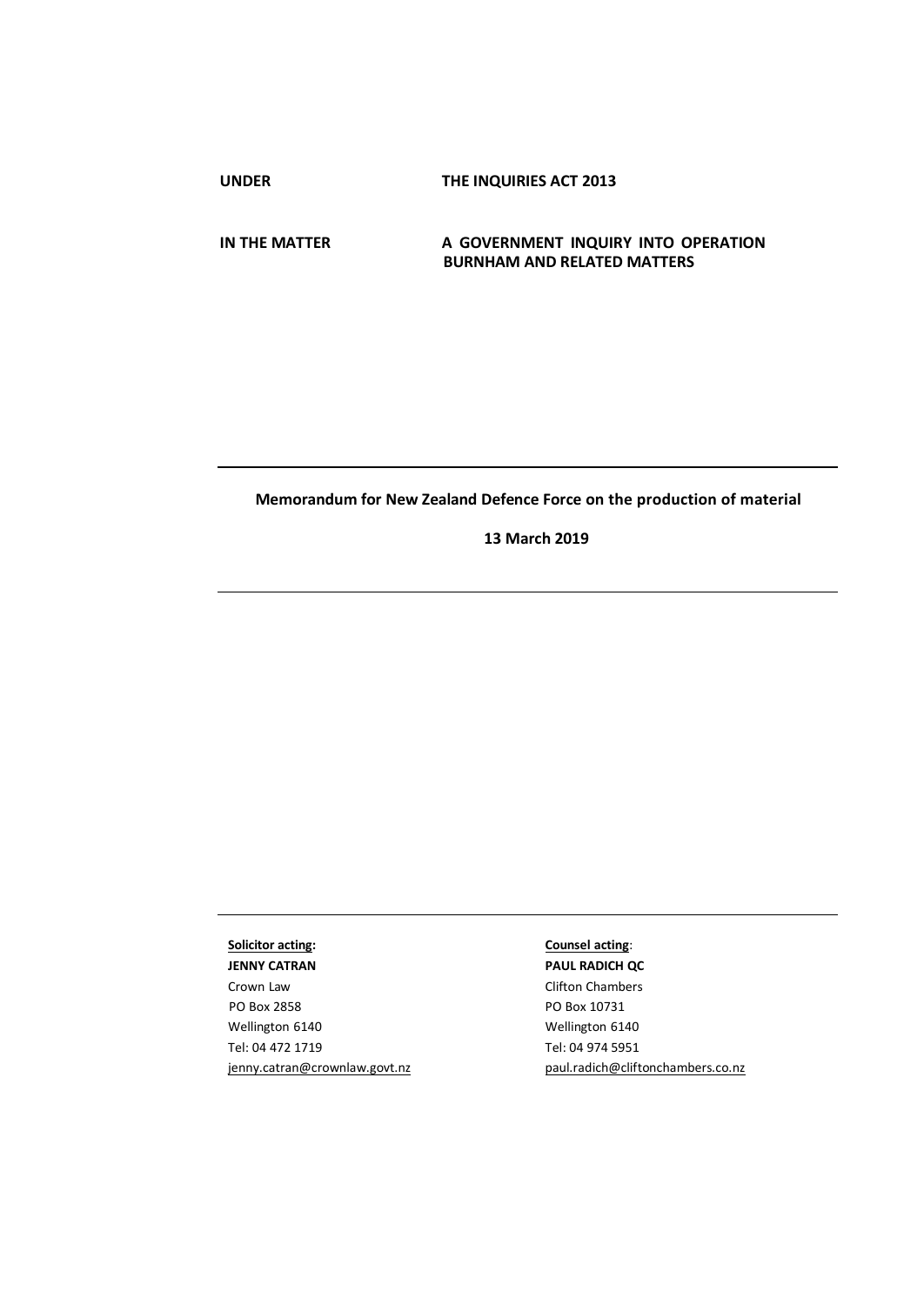- 1. In its Memorandum of 26 February 2019, the NZDF anticipated that it would require additional time to comply fully with the Inquiry's order in Minute No  $6<sup>1</sup>$ It sought an extension of the order to 5pm, Friday 29 March 2019 so that it was able to complete its examination of the contents of an additional repository of approximately 11,425 documents and provide any additional material within scope of the Inquiry's Terms of Reference. <sup>2</sup> On 28 February 2019, the Inquiry granted this extension.
- 2. The NZDF committed to file, today, a memorandum on progress with the production of this additional material. The NZDF continues to make every effort to balance both the thoroughness of its process, including a robust search for all material within scope of the Inquiry's order in Minute 6, with the need to meet the Inquiry's timelines.

## **Progress on provision of additional material to Inquiry**

- 3. To date, the NZDF has examined 9,895 items from the additional material. Of these, it has determined that 9,848 items are not within scope of the Inquiry's Terms of Reference. The NZDF has provided 17 additional items to the Inquiry. Approximately 1,905 items remain to be examined.
- 4. A further four items have been identified as potentially within scope, but which will require the consent of the United States Government or the North Atlantic Treaty Organization (NATO) before they can be provided to the Inquiry.
- 5. To date, from all of the material identified and examined by the NZDF, 1010 items have been provided to the Inquiry. In total, approximately 78 items have been identified as potentially within scope of the Terms of Reference, but as requiring the consent of the United States Government or NATO before they can be provided to the Inquiry.
- 6. The NZDF's search has identified, also, approximately 31 documents of potential relevance but which belong to other New Zealand Government agencies. The NZDF has provided these documents in electronic form to those

**.** 

<sup>&</sup>lt;sup>1</sup> Minute No 6, paragraph  $[10](a)$ .

<sup>&</sup>lt;sup>2</sup> Memorandum for New Zealand Defence Force seeking an extension to the deadline for the production of material, para [9].